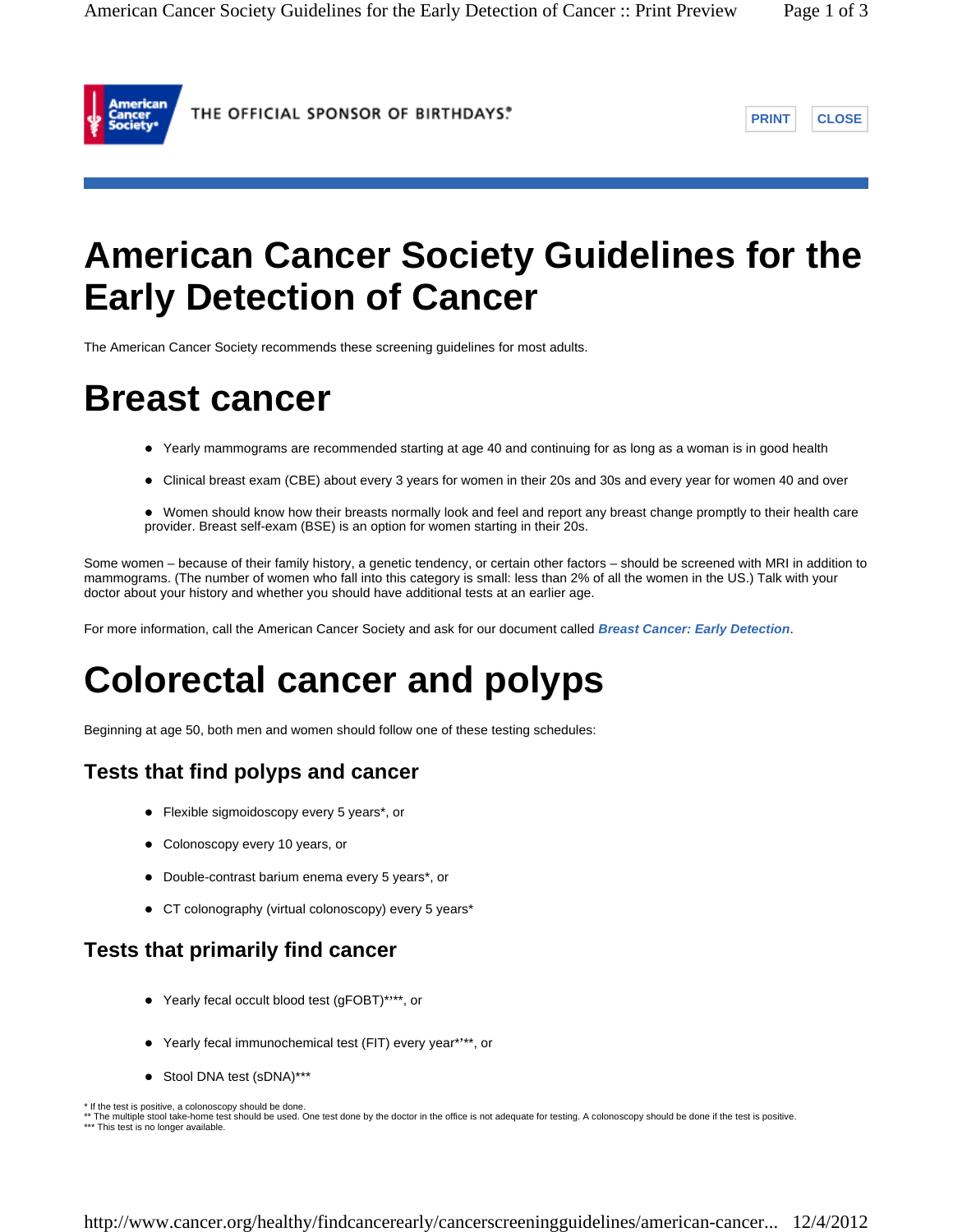The tests that are designed to find both early cancer and polyps are preferred if these tests are available to you and you are willing to have one of these more invasive tests. Talk to your doctor about which test is best for you.

Some people should be screened using a different schedule because of their personal history or family history. Talk with your doctor about your history and what colorectal cancer screening schedule is best for you.

For more information on colorectal cancer screening, please call the American Cancer Society and ask for our document called *Colorectal Cancer: Early Detection*.

# **Cervical cancer**

**• Cervical cancer screening (testing) should begin at age 21.** Women under age 21 should not be tested.

**Women between ages 21 and 29** should have a Pap test every 3 years. Now there is also a test called the HPV test. HPV testing should *not* be used in this age group unless it is needed after an abnormal Pap test result.

**• Women between the ages of 30 and 65** should have a Pap test plus an HPV test (called "co-testing") every 5 years. This is the preferred approach, but it is also OK to have a Pap test alone every 3 years.

**• Women over age 65** who have had regular cervical cancer testing with normal results should *not* be tested for cervical cancer. Once testing is stopped, it should not be started again. Women with a history of a serious cervical pre-cancer should continue to be tested for at least 20 years after that diagnosis, even if testing continues past age 65.

**A woman who has had her uterus removed (and also her cervix)** for reasons not related to cervical cancer and who has no history of cervical cancer or serious pre-cancer should *not* be tested.

**A woman who has been vaccinated against HPV** should still follow the screening recommendations for her age group.

Some women – because of their history – may need to have a different screening schedule for cervical cancer.

Please see our document called *Cervical Cancer: Prevention and Early Detection* for more information.

# **Endometrial (uterine) cancer**

The American Cancer Society recommends that at the time of menopause, all women should be told about the risks and symptoms of endometrial cancer. Women should report any unexpected bleeding or spotting to their doctors.

Some women – because of their history – may need to consider having a yearly endometrial biopsy. Please talk with your doctor about your history.

## **Prostate cancer**

The American Cancer Society recommends that men make an informed decision with their doctor about whether to be tested for prostate cancer. Research has not yet proven that the potential benefits of testing outweigh the harms of testing and treatment. The American Cancer Society believes that men should not be tested without learning about what we know and don't know about the risks and possible benefits of testing and treatment.

Starting at age 50, men should talk to a doctor about the pros and cons of testing so they can decide if testing is the right choice for them. If they are African American or have a father or brother who had prostate cancer before age 65, men should have this talk with a doctor starting at age 45. If men decide to be tested, they should have the PSA blood test with or without a rectal exam. How often they are tested will depend on their PSA level.

For more information, please see our document called *Prostate Cancer: Early Detection*.

# **Cancer-related check-ups**